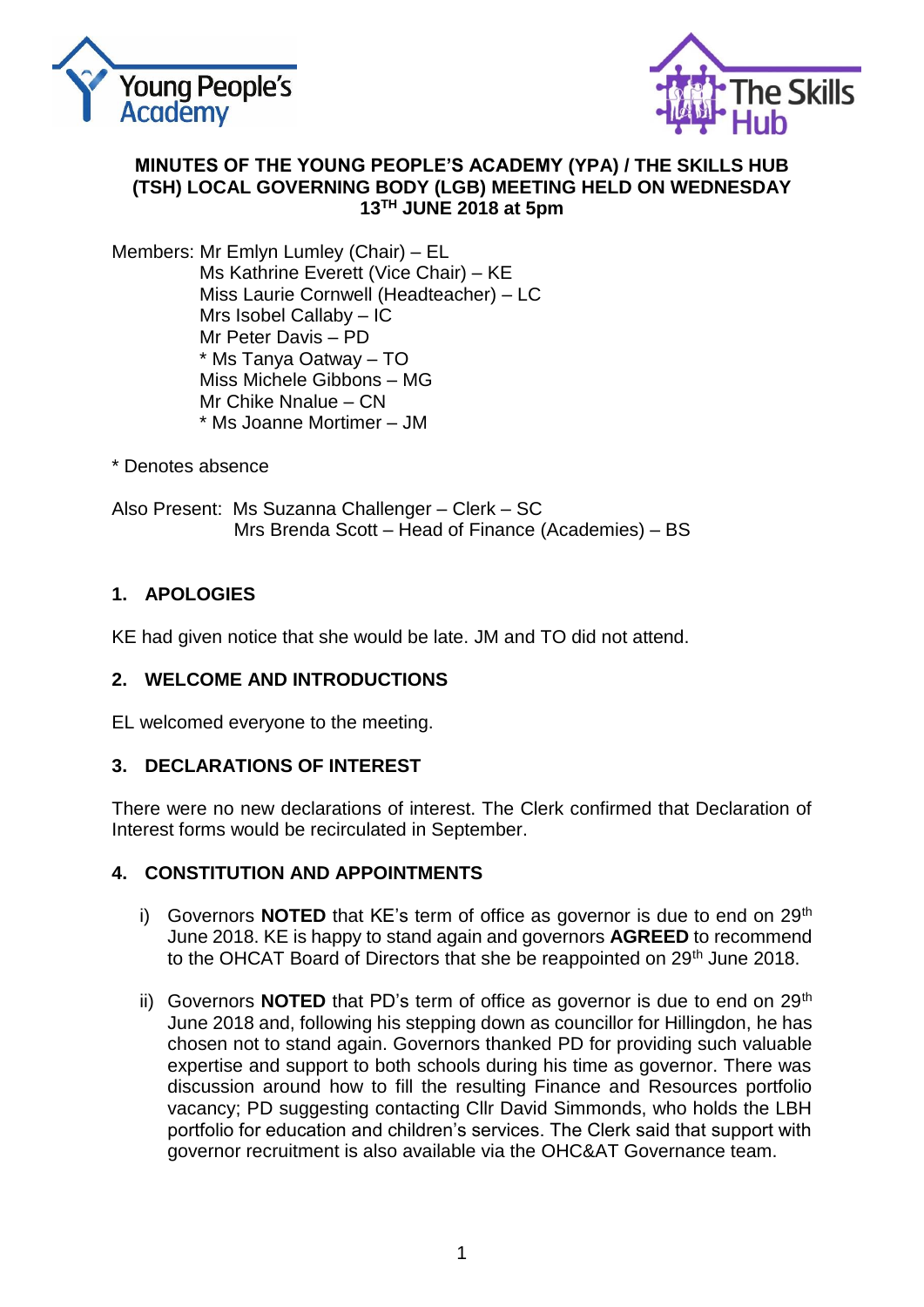### *Action: EL and LC decide on a recruitment strategy within the next two weeks.*

Governors also **AGREED** to discuss possible redistribution of portfolios at the next LGB meeting.

*Action: Clerk to add portfolio distribution to the Autumn term LGB agenda.*

### **5. MINUTES OF LAST MEETING**

Governors AGREED and the Chair signed the minutes of the last meeting held on 14<sup>th</sup> March 2018.

# **6. MATTERS ARISING**

i) Further to minute 4 (Constitution and Appointments), governors **NOTED** that Sunny Kumar had again been invited to this meeting as an observer but had not attended nor given apologies.

### *Action: Clerk to follow up with Mr Kumar.*

- ii) Further to minute 7.1 (Principal's Report Student Matters, YPA), governors **NOTED** that an update on the bid to the Hillingdon SEN Capital Funding stream would be provided under item 7a.
- iii) Further to minute 7.6 (Principal's Report Update on Additional Funding Streams, YPA), governors **NOTED** that the Year 7 Catch Up Funding report has now been uploaded to the school website.
- iv)Further to minute 7.11 (Principal's Report Staff and Personnel, TSH), EL and LC said they have resolved the placement issue separately but that they will continue to work together on future Assessment Only placements.
- v) Further to minute 7.13, governors **NOTED** that the Innovating Minds social impact report is available to view on both school websites.

# **7. PRINCIPAL'S REPORT AND DASHBOARDS**

# **YPA**

LC thanked governors for all their support with the recent Ofsted inspection and the subsequent Good judgement, noting that the feedback on governance within the report is very positive.

### **7.1 Student matters**

There are 71 students on roll, against a PAN of 60. LC said she is not concerned at the relatively low number of confirmed new starts in September; YPA continues to receive numerous placement referrals across all year groups, and the school is taking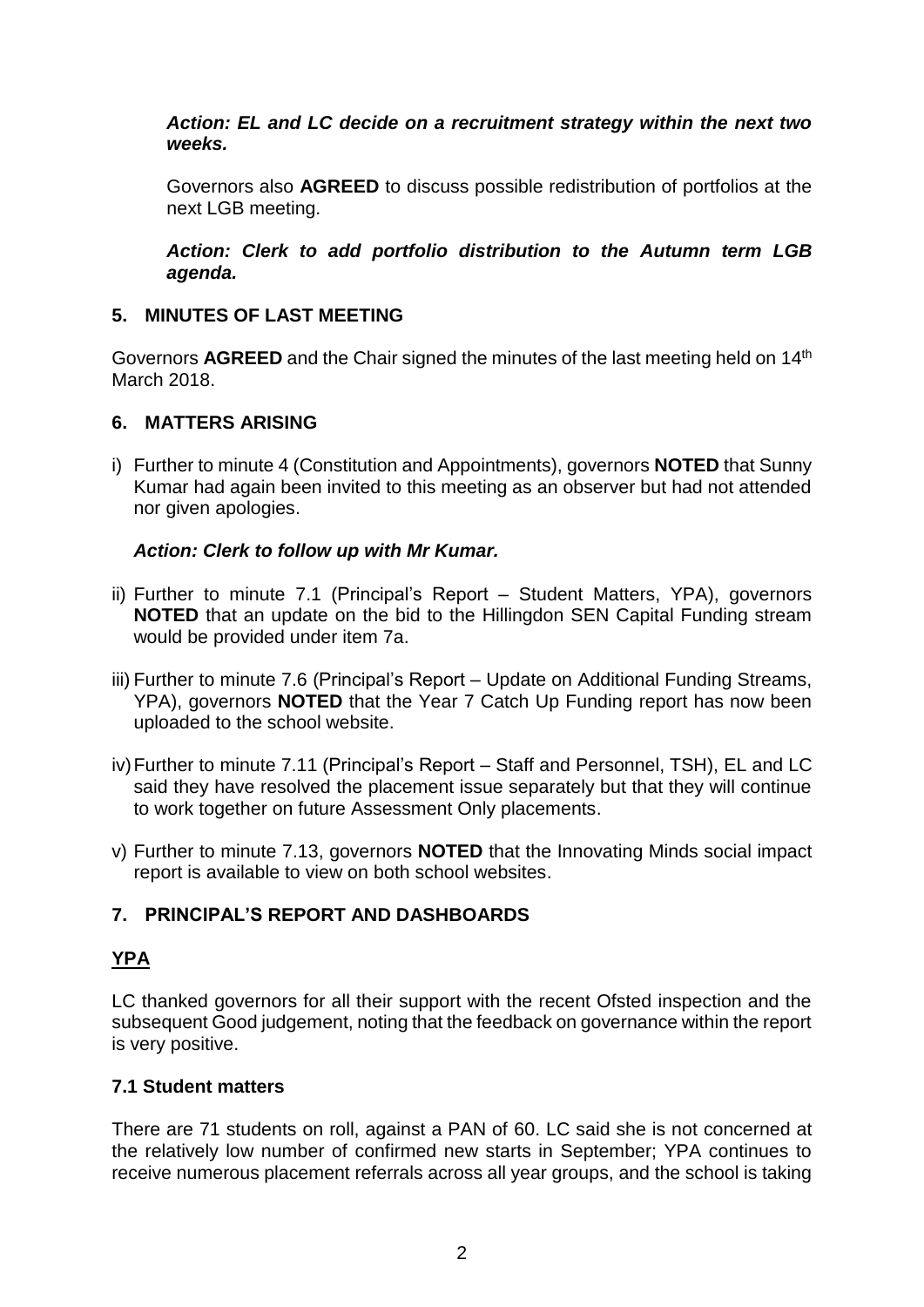a cautious approach to admissions in order to ensure that each placement is right for the student and the school.

Regarding YPA's bid to Hillingdon's SEN Capital Funding to expand and improve the current ASD provision, LC reported that she had met with the Head of SEN earlier today to show them the planned provision. There is high need within the borough. **EL** asked whether YPA's reserves could cover the planned works. BS said this decision would have to be made by OHCAT Budget Panel, but that there are sufficient funds. Governors discussed the risk inherent in spending money on a building that is likely to be vacated within a few years versus the reward of investing in local children and young people. PD proposed and IC seconded that a request be made to fund the ASD provision directly from school reserves. Governors **APPROVED** the proposal.

### *Action: LC and BS to put a costed proposal for expanded ASD provision to Budget Panel.*

El asked whether direct funding in this way would stop LBH from deciding to fund the expansion. LC acknowledged this is a possibility, but said it is more important to meet the current need.

IC asked whether LBH would have priority over the new ASD places if they funded the expansion. LC said no, that places would be allocated in the usual way.

### **7.2 Budget**

BS said she would update governors fully during item 10. LC thanked BS for her continuing support during a particularly challenging financial time.

#### **7.3 Personnel**

Governors **NOTED** the successful recent recruitment drive and LC confirmed that she continues to work closely with OHCAT HR in order to manage recruitment and support staff with sickness absence.

#### **7.4 School improvement**

Governors **NOTED** that following the recent Ofsted inspection YPA's SEF is robust; however, LC is continually looking to improve this. Current areas of focus include enhanced training around autism and embedding of Dialectical Behaviour Therapy across the staff team.

#### **7.5 CPD**

In addition to the listed compulsory online modules for the summer term, governors **NOTED** that all staff will receive CSE training within the next week.

#### **7.6 Update on funding streams**

Governors **NOTED** that YPA continues to work with the Local Authority to deliver mental health training as funded by the National Lottery. So far one 2 day course has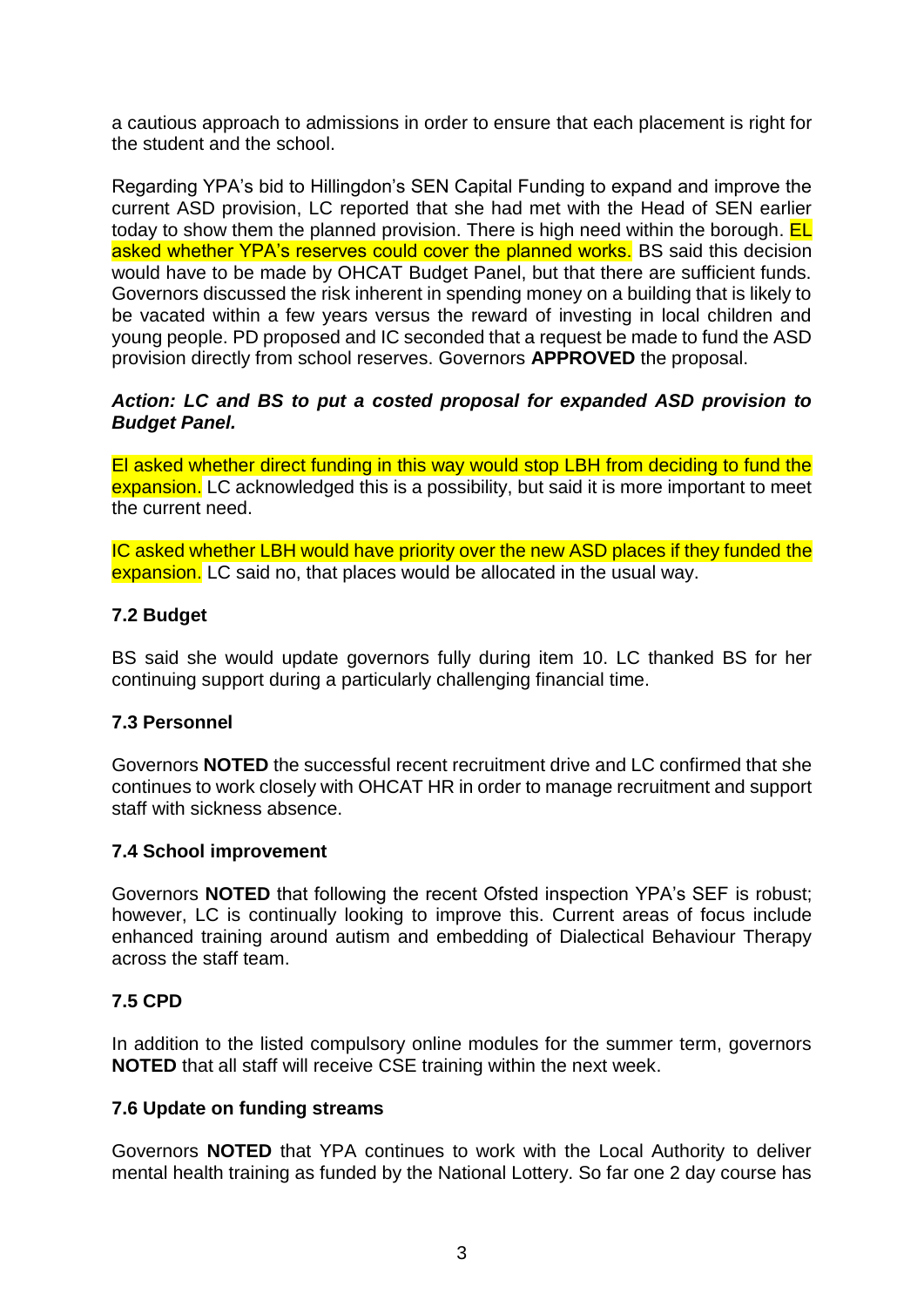been delivered, to staff mmebers, and the next course will focus on community stakeholders.

### **7.7 Leavers' destination update**

Governors **NOTED** that destinations for year 11 leavers are largely positive, particularly in comparison to whole borough statistics. Regarding the three potential NEET students, LC said that these are all prolific non-attenders and that YPA continues to work cross-organisationally to try and secure destinations for them.

#### **7.8 School events**

Governors **NOTED** the upcoming school events and Mr Lumley encouraged them to attend where possible/appropriate.

Governors **RECEIVED** the YPA Principal's report.

#### **The Skills Hub**

LC began by praising Paul Chambers, the Deputy Principal at TSH, whose unstinting support and music business connections had enabled the complete refit of the music room as well as high profile support from within the music industry. Students have responded very positively to the new room and have been using the equipment in a variety of ways, including to record messages to one of their peers who is currently in hospital.

The 'smoothie bar' enterprise initiative has also proven very successful; IC noted one student in particular who has grown hugely in confidence and taken real ownership of the enterprise. LC said she had also seen this improvement in engagement through the student's attendance at Student Council meetings.

#### **7.9 Student matters**

The year 11 examination season has gone smoothly with great engagement and attendance from students. LC said SLT had run a comparison of participation in this and previous years, which made interesting reading.

#### *Action: LC to circulate participation comparison document to governors.*

#### **7.10 Budget**

Governors discussed the vagaries of AP funding. TSH has 50 Permanent Exclusion (PEX) places and 20 Pupil Support Team (PST) places which are pre-funded by LBH; all other placements are counted daily. This makes funding difficult to predict; BS noted that there is now a retrospective positive variance of £224k for the autumn and spring terms which, while good news, would have been more useful to have at the time so that well informed budgeting decisions could be made.

Governors also discussed the Behaviour Support Team. While this service is highly regarded by schools, buy back is reducing due to falling budgets throughout the sector.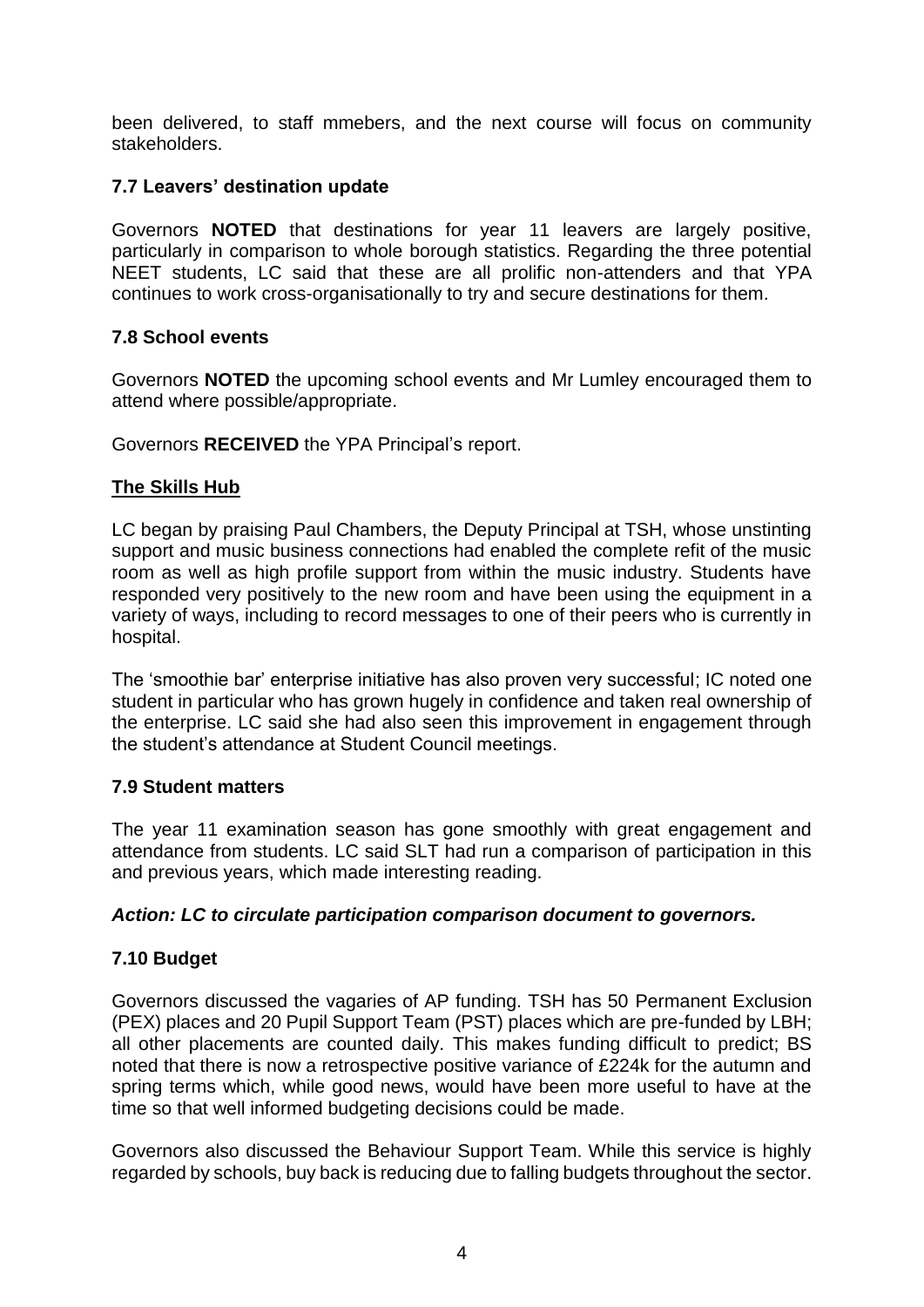LC predicted that the service will need to be offered differently in the future and said she is looking at a range of options. She is keen to retain the team's expertise in house, particularly around primary provision due to the new free school.

# **7.11 Personnel**

Governors **NOTED** the recent successful recruitment drive at TSH, as well as changes to the staffing of the Pupil Support Team due to retirement of two staff members.

# **7.12 School improvement**

TSH remains in the window for Ofsted inspection. LC said the school is in a strong position overall and that she is keen for the inspection to take place, particularly with the move to the new free school on the horizon – governors **AGREED** that it is important for staff and students to have their efforts recognised.

# **7.13 CPD**

Again, there are compulsory online modules upcoming for the summer term. LC said these always receive good feedback from staff. Some CPD is delivered jointly with YPA and some separately, depending on focus and need.

### **7.14 Update on funding streams**

LC updated governors on the motor vehicle and bicycle maintenance projects delivered by TSH using funding secured from Hillingdon Community Trust. These have been very well attended and well received by participants, and LC said she would like to continue providing these courses from the free school going forward.

### **7.15 Leavers' destination updates**

Governors **NOTED** the excellent destination data for TSH, with all but one student having a confirmed destination. LC said that the current cohort of year 11 students are very switched on and eager to progress their lives, noting examples of focus and resilience in individual students. IC said that this group of year 11s has been very stable, with some attending TSH since year 10, which she feels has helped them to build stable relationships within the year group as well as with staff. EL said that students clearly view TSH as a safe place where they are well supported by staff, and congratulated LC on the very low rate of NEET students.

### **7.16 Health and safety and safeguarding**

Governors **NOTED** the listed H&S updates in the Principal's report. Additionally, LC said it is important to acknowledge the very high levels of safeguarding needed at both schools, and praised staff for their ongoing management of situations which are often complex and distressing.

Governors **RECEIVED** the TSH Principal's report.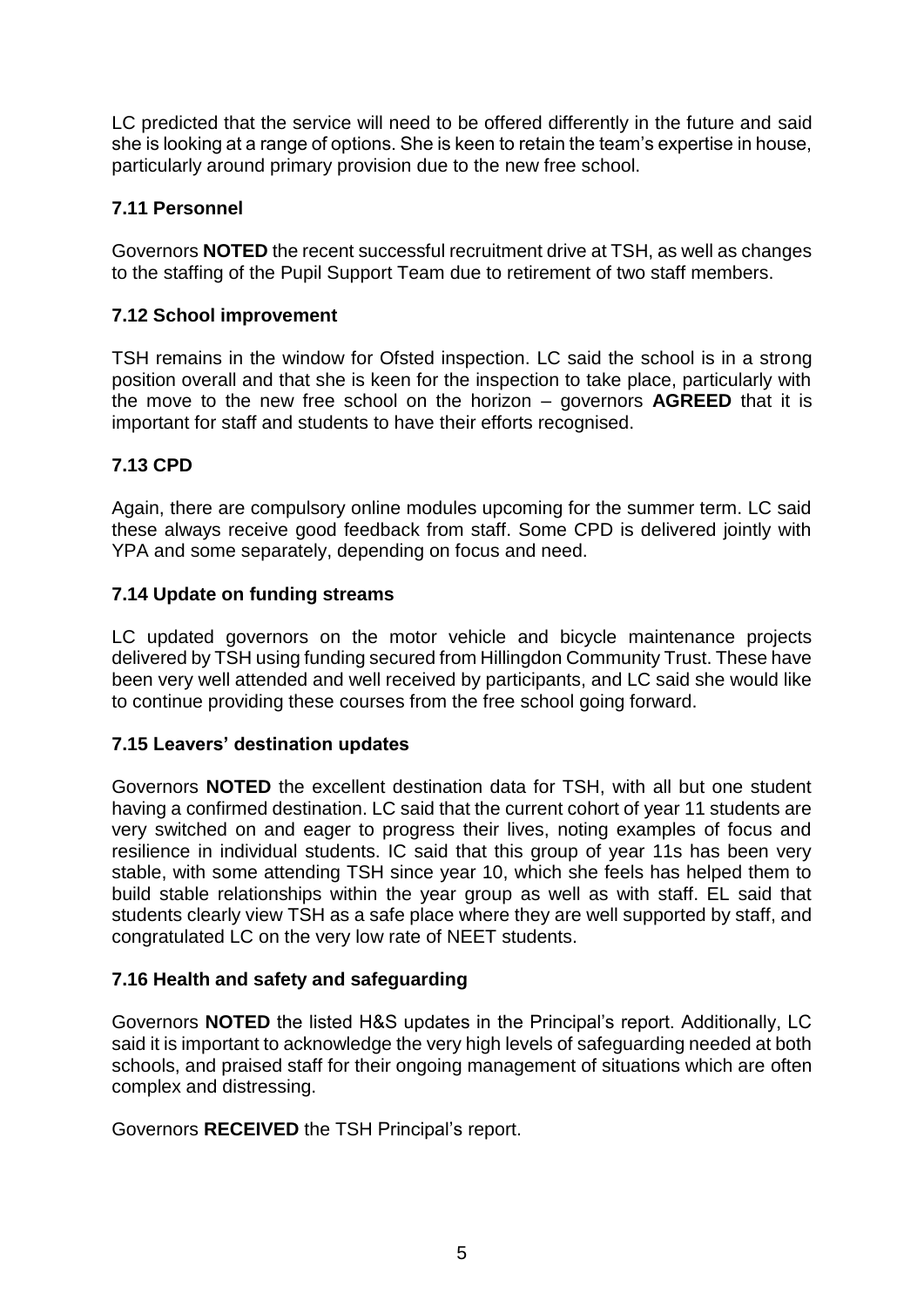Miss Cornwell gave a brief update on the progress of the free schools: LBH has given planning permission for a three storey new build all on one site. There is a meeting next Thursday to finish off the feasibility study, after which the Trust hopes to begin looking at contractors for the work. Miss Cornwell said that while she has concerns about the opening date being pushed back to 2021, overall she is pleased that progress is being made towards securing the learning environment that YPA and Skills Hub students deserve.

### *Action: Miss Cornwell to update governors on free school progress at next LGB meeting.*

# **7.17 Dashboards**

# YPA

LC said Ofsted had looked closely at attendance data during the inspection visit and that staff had effectively triangulated the data to demonstrate strands of improvement e.g. that attendance is better now than in previous years and that attendance improves over time.

Governors discussed behavioural trends. LC acknowledged that bullying is an issue within YPA at present, saying that young people with SEMH needs often lack understanding of emotional context which can lead to them construing upset as weakness. SLT will embed a strong focus on anti-bullying throughout 18/19.

### *Action: LC to report back on anti-bullying strategy at Autumn term LGB meeting.*

Regarding staff typicality, LC thanked MG for her ongoing support with unqualified teachers. There was discussion around the importance of holding all teaching staff to high standards in order to support vulnerable learners at the school.

While YPA continues to operate a policy of no fixed term exclusions (FTEs), occasionally circumstances dictate that there is no other option and this is reflected in the dashboard data. Miss Cornwell acknowledged there is a need to balance protecting the whole school community and ensuring that intervention is constructive for the student.

### **TSH**

Attendance remains good for an alternative provision cohort. LC drew governors' attention to Mick Hore's recent comparison of TSH data with national AP attendance data, as recorded in the SEF, which confirms TSH's strong performance.

Again, LC acknowledged some bullying in the school and said that while this is minimal compared to YPA, it remains an area of focus for the next year.

Governors **NOTED** the excellent data around fixed-term exclusions. IC said that the culture change around exclusions has finally bedded in at TSH, with staff now understanding that behaviour can be managed in other ways. LC noted that that one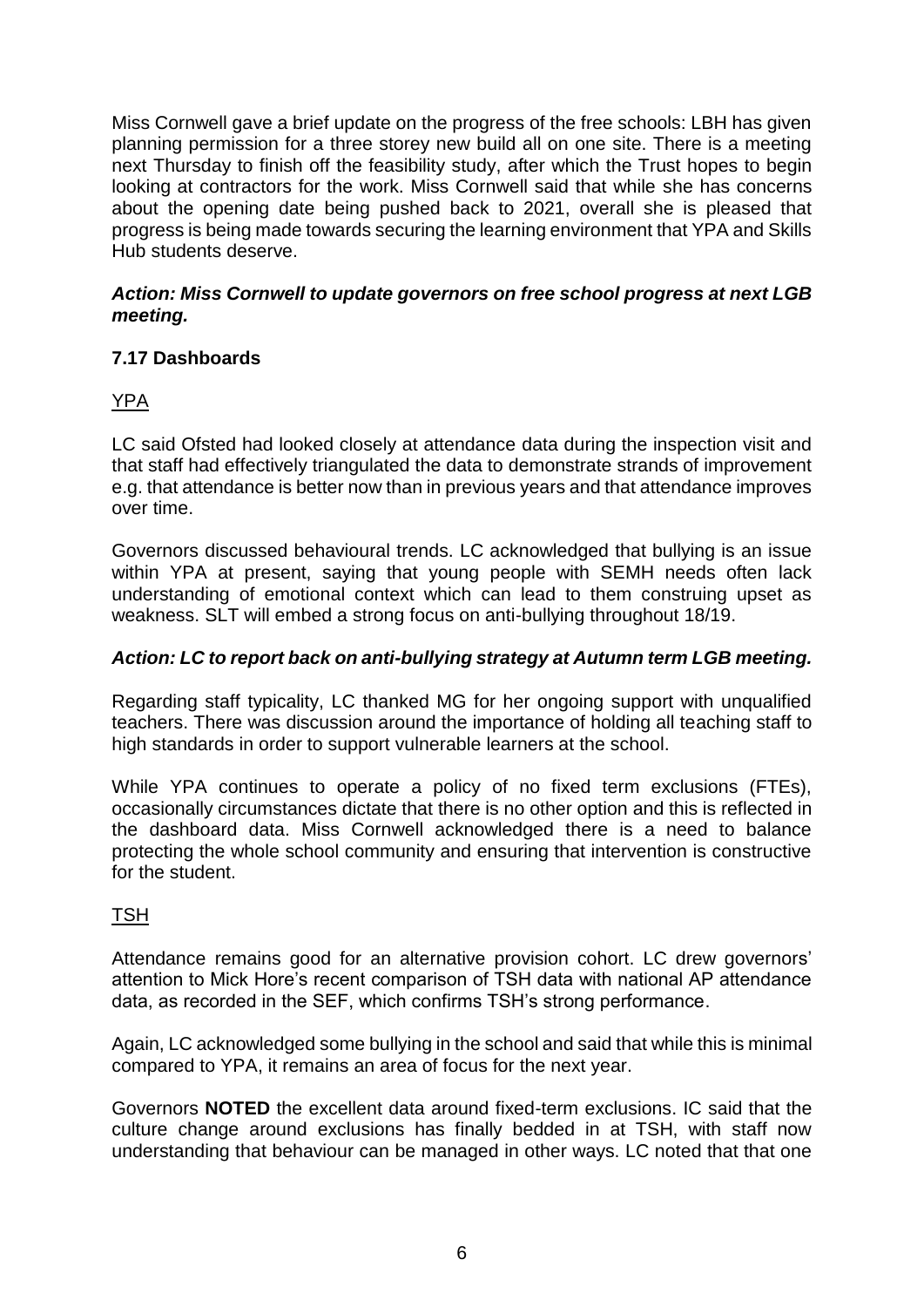student who had been involved in a major exclusion incident has now positively reengaged with TSH and attended well for exams.

Governors thanked Miss Cornwell for her reports and the dashboard data.

# **8. EQUALITY AND DIVERSITY REPORT**

Governors discussed the E&D reports for both schools. LC said that in order to ensure follow up on actions and capture of achievements, she has created a SMSC Coordinator role. This will offer a development opportunity for a particular member of staff who will act as coordinator across both schools from September 2018. LC said she expected this would impact positively on the RAG ratings for each action point.

Additionally, governors **NOTED** that IC will be the Designated Safeguarding Lead across both schools from September 2018.

LC said she is working on a SMSC Policy for both schools which she will be happy to share with other Trust schools once finalised.

### *Action: LC to put SMSC Policy for LGB review at the Autumn term meeting.*

### **9. PORTFOLIO GOVERNOR VISITS**

Governors **RECEIVED** the portfolio visit reports. Particular points of discussion included:

*Ethos Vision & Strategy*: EL apologised for the lack of report, explaining that this visit could not take place due to some extremely disruptive behaviour from a student.

*Teaching & Learning*: governors **NOTED** that MG has visited the schools again since these reports. MG praised Chiara Lane for her exceptional teaching, with consistently high expectations and engagement with students. Regarding YPA, MG said she will be working with the Science teacher on planning for practicals. Governors **NOTED** MG's recommendation for unqualified staff to participate in joint planning with lead practitioners.

*Health & Safety, Child Protection & Safeguarding*: CN reported on his initial portfolio meeting with Michelle Stephenson at YPA. Attendance procedures are strong, including a good working relationship with local police. Governors **NOTED** that the action around raising awareness among staff of CSE has been completed. CN asked whether there has been a reduction in students climbing onto the roof. LC said that incidents have lessened but not stopped entirely, and that staff take a calm discursive approach to talking students down. Regarding health and safety, ML asked whether YPA has CLEAPSS access. LC said that it does, but that further input would be helpful. EL said he would share Park High School's health and safety training around science.

### *Action: EL to discuss health and safety training around science with LC.*

Regarding TSH, EL and IC had visited the Pupil Support Team who operate out of Ruislip Young People's Centre. EL praised staff for creating a calm and purposeful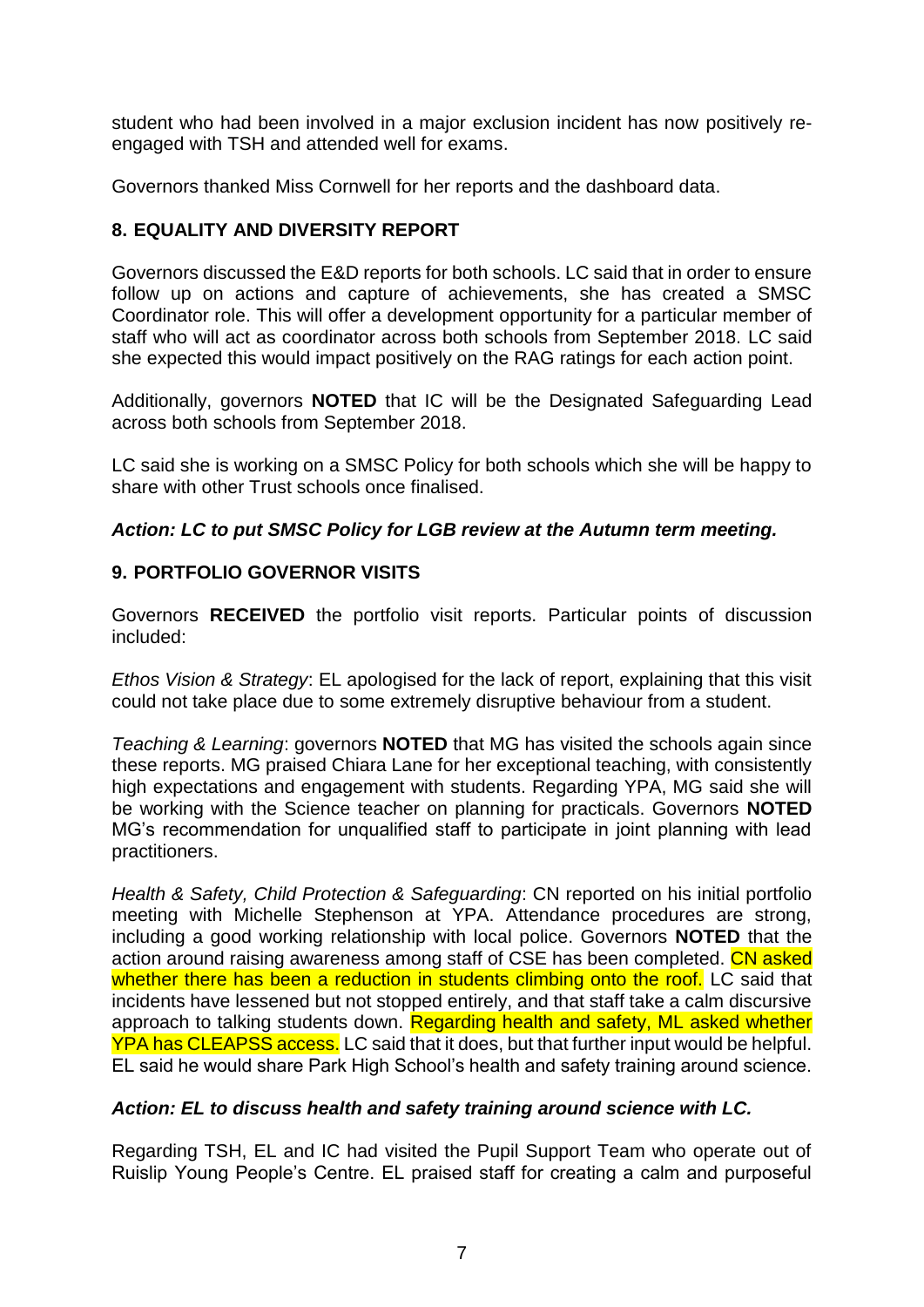learning environment with a very mixed and transient cohort. IC added that PST staff are very skilled in safeguarding and urged all governors to visit the provision.

*Finance and Resources*: PD said that as always, the crux of accounts is income and this is very strongly managed by BS and LC. The actual is always very close to what is set in the budget, with the less controlled areas being due to factors outside both schools' control.

*HR and Organisational Development*: governors **NOTED** the lack of capability proceedings or teacher support plans across both schools, which speaks to strong management and a positive staff culture.

*Business Development & Marketing*: there is currently no portfolio holder for this area, and governors **AGREED** to discuss this under next term's potential reallocation of portfolios.

Governors also detailed any recent training they have undertaken. KE has undertaken Signs of Safety training as well as online GDPR and safeguarding. EL has undertaken GDPR training and refreshed his Safer Recruitment training, as well as attending the OHC&AT Chairs' Committee which he said had been a very positive session. The Clerk highlighted the upcoming OHC&AT Governor Conference on 12th October 2018, to which all governors are invited.

#### *Action: Clerk to circulate finalised details for the Governor Conference as they become available.*

#### **10. FINANCE AND FUNDING**

- i) There were no contracts/SLAs to approve.
- ii) Mrs Scott updated governors on the management accounts and 2018-19 budgets for both schools.

#### YPA – Management Accounts/2018-19 Budget

Although YPA is currently over PAN, the budget was set on the assumption that Small School Weighting would be reinstated by LBH. This did not happen, with the result that £150k of income has had to be written off, against £27k income from the extra students. Governors **NOTED** that a year end negative variance of £180k is predicted, largely due to the lack of Small School Weighting plus the necessary spend on reorganisation of YPA's layout.

Next year's budget has been set on an assumption of 80 students (taking into account the bid to increase ASD provision), which BS acknowledged was a calculated risk. A small surplus of £6k is predicted.

PD asked whether more influence could be brought to bear within LBH regarding the harsh funding environment, suggesting that EL could write to Cllr Simmonds on behalf of the LGB. Governors discussed this proposal, noting that problems with funding run deep within Local Authorities at present. PD suggested making a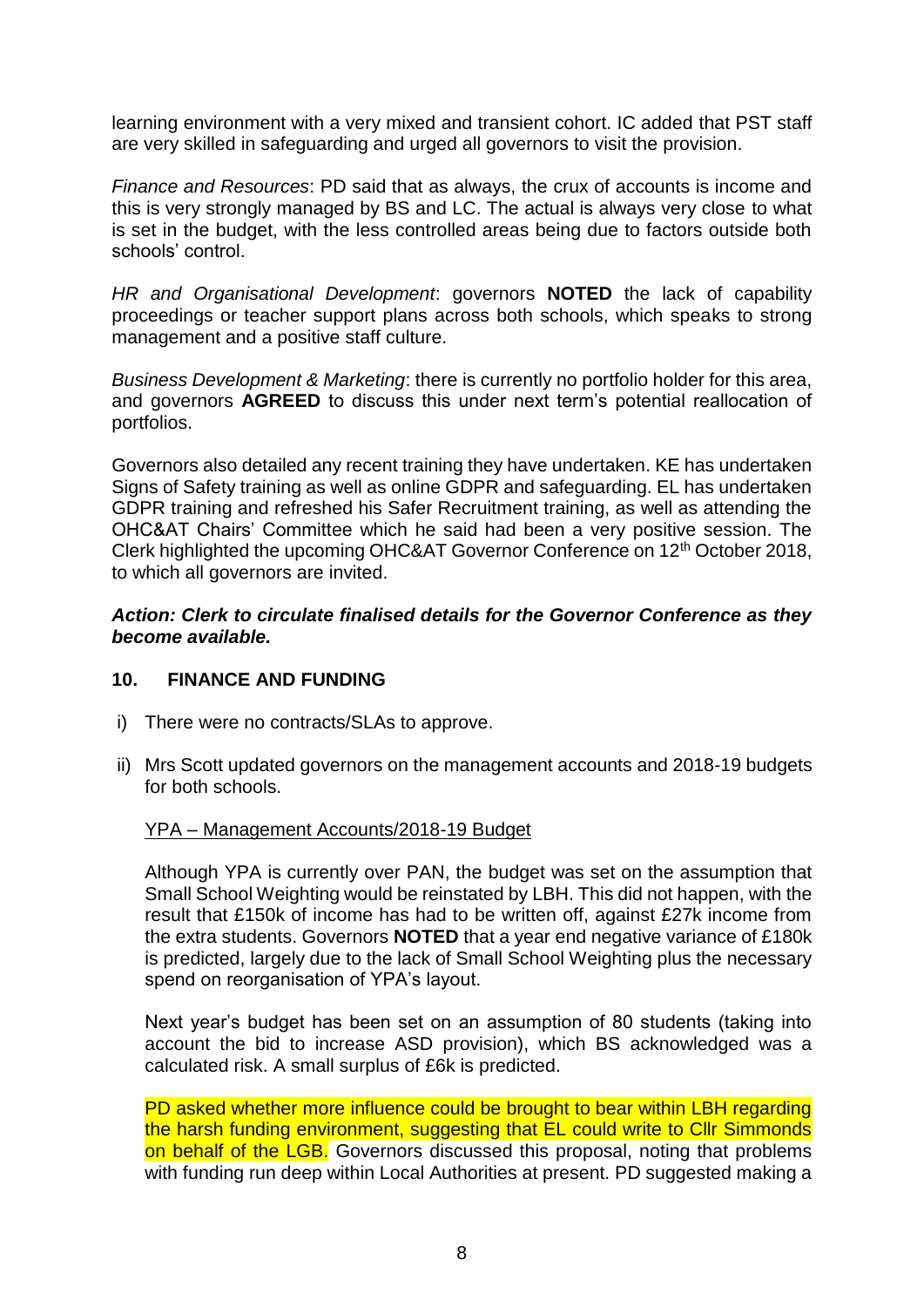link with social care in order to increase the impact of any correspondence. Governors **APPROVED** a letter in principle, with BS saying she would like to discuss it with the OHC&AT Executive Director of Finance before any action was taken.

#### *Action: BS to discuss with Corrina Jenkins (OHC&AT) and let EL know the outcome.*

### TSH – Management Accounts/2018-19 Budget

As noted earlier, TSH has a positive variance of £224k; however, this is set against approx. £150k that has had to be written off due to lack of commissioning for the PST and BST. Hillingdon is looking at routes to directly fund PST and BST places. Governors discussed issues around referrals for medical PST places on sometimes flimsy evidence, and the associated difficulties in securing funding from the appropriate organisation.

Staffing is necessarily over budget due to numbers over capacity. TSH is forecasting a deficit, although there is one more term of over numbers still pending. IC noted that TSH is receiving multiple referrals for Year 10 students at present.

Regarding the budget for 2018-19, LC and BS have requested that LBH increases its funded PEX places to 70 on the basis of current need. LBH has agreed this from September 2019, however LC and BS would like it to start from September 2018.

A small surplus of £6k is forecast, which BS noted was on the basis of 70 PEX and 20 medical PST places.

Governors **RECEIVED** the management accounts and budgets for both schools.

### **11. OHC&AT POLICIES AND PROCEDURES**

Governors **NOTED** the listed policies and procedures approved by the OHC&AT Board on 16<sup>th</sup> March 2018 and available to view on the governor portal.

#### **12. GDPR UPDATE**

Governors **NOTED** the update from the Trust on progress with GDPR compliance, including a reminder that from September 2018 the OHC&AT Governance team will be moving to paperless meetings along with communication via governors' Trust emails rather than home email addresses.

## **13. ANY OTHER BUSINESS**

KE informed governors that as of Monday  $25<sup>th</sup>$  June 2018 her job title will be School Commissioning Officer (Special) at Surrey County Council.

Governors **AGREED** to write to both staff teams thanking them for their continued dedication and hard work throughout a very busy year.